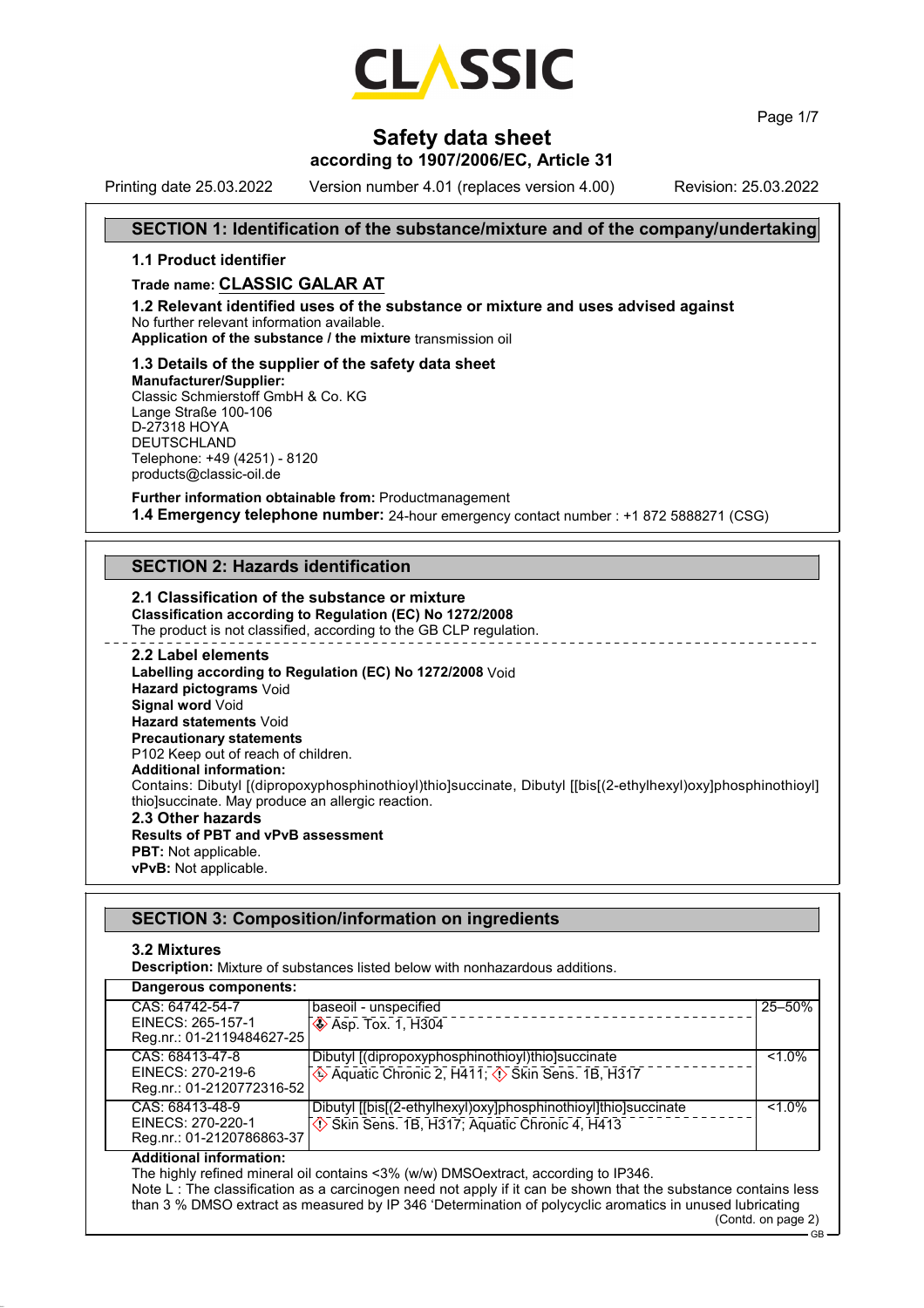

Page 2/7

# **Safety data sheet**

## **according to 1907/2006/EC, Article 31**

Printing date 25.03.2022 Version number 4.01 (replaces version 4.00) Revision: 25.03.2022

## **Trade name: CLASSIC GALAR AT**

(Contd. of page 1) base oils and asphaltene free petroleum fractions - Dimethyl sulphoxide extraction refractive index method', Institute of Petroleum, London. This note applies only to certain complex oil-derived substances in Part 3. For the wording of the listed hazard phrases refer to section 16.

### **SECTION 4: First aid measures**

**4.1 Description of first aid measures**

**After inhalation:** Supply fresh air; consult doctor in case of complaints. **After skin contact:** Wash skin with plenty of water.

**After eye contact:** Rinse opened eye for several minutes under running water.

**After swallowing:** Do not induce vomiting; call for medical help immediately.

# **4.2 Most important symptoms and effects, both acute and delayed**

No further relevant information available.

**4.3 Indication of any immediate medical attention and special treatment needed** Symptomatic treatment.

## **SECTION 5: Firefighting measures**

#### **5.1 Extinguishing media**

**Suitable extinguishing agents:**

Water spray. Dry powder. Foam. Carbon dioxide.

Use fire extinguishing methods suitable to surrounding conditions.

**5.2 Special hazards arising from the substance or mixture** Toxic fumes may be released.

#### **5.3 Advice for firefighters**

**Protective equipment:**

Do not attempt to take action without suitable protective equipment. Self-contained breathing apparatus. Complete protective clothing.

## **SECTION 6: Accidental release measures**

## **6.1 Personal precautions, protective equipment and emergency procedures**

Ventilate spillage area.

**For emergency responders** Personal protection

**6.2 Environmental precautions:** Do not allow to enter sewers/ surface or ground water.

### **6.3 Methods and material for containment and cleaning up:**

Absorb with liquid-binding material (sand, diatomite, acid binders, universal binders, sawdust). Dispose of materials or solid residues at an authorized site.

#### **6.4 Reference to other sections**

See Section 7 for information on safe handling.

See Section 8 for information on personal protection equipment.

See Section 13 for disposal information.

## **SECTION 7: Handling and storage**

#### **7.1 Precautions for safe handling**

Provide good ventilation in process area to prevent formation of vapour.

Wash hands and other exposed areas with mild soap and water before eating, drinking or smoking and when leaving work.

(Contd. on page 3)

GB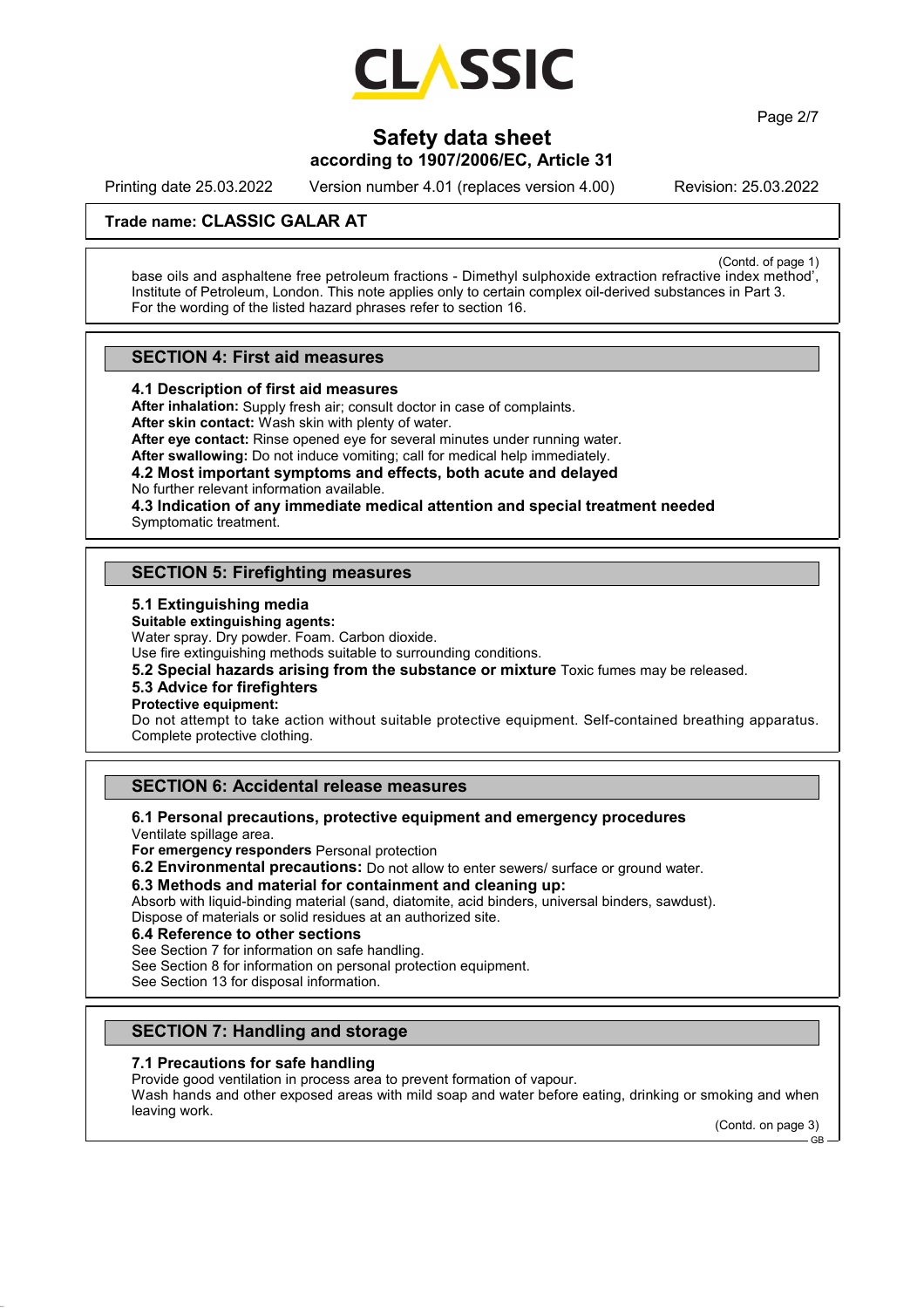

Page 3/7

## **Safety data sheet**

## **according to 1907/2006/EC, Article 31**

Printing date 25.03.2022 Version number 4.01 (replaces version 4.00) Revision: 25.03.2022

(Contd. of page 2)

## **Trade name: CLASSIC GALAR AT**

### **7.2 Conditions for safe storage, including any incompatibilities Storage:**

#### **Requirements to be met by storerooms and receptacles:**

Keep container closed when not in use. Keep in a cool, well-ventilated place away from heat. Storage temperature : 0 – 40 °

**Information about storage in one common storage facility:** Not required.

**Further information about storage conditions:** Keep in a cool, well-ventilated place.

**7.3 Specific end use(s)** No further relevant information available.

#### **SECTION 8: Exposure controls/personal protection**

#### **8.1 Control parameters**

#### **Ingredients with limit values that require monitoring at the workplace:**

The product does not contain any relevant quantities of materials with critical values that have to be monitored at the workplace.

**Additional information:** The safety data sheet of the pre-supplier served as the basis for the creation.

#### **8.2 Exposure controls**

**Appropriate engineering controls** No further data; see item 7.

#### **Individual protection measures, such as personal protective equipment General protective and hygienic measures:**

The usual precautionary measures are to be adhered to when handling chemicals.

Wear suitable protective clothing.

**Respiratory protection:** Use suitable respiratory protective device in case of insufficient ventilation. **Hand protection**



Protective gloves

Protective gloves according to EN 374.

The glove material has to be impermeable and resistant to the product/ the substance/ the preparation.

Due to missing tests no recommendation to the glove material can be given for the product/ the preparation/ the chemical mixture.

Selection of the glove material on consideration of the penetration times, rates of diffusion and the degradation

### **Material of gloves**

Nitrile rubber, NBR

Recommended thickness:> 0.35 mm.

The selection of the suitable gloves does not only depend on the material, but also on further marks of quality and varies from manufacturer to manufacturer. As the product is a preparation of several substances, the resistance of the glove material can not be calculated in advance and has therefore to be checked prior to the application.

#### **Penetration time of glove material**

Permeation: 6 (> 480 minutes)

The exact break through time has to be found out by the manufacturer of the protective gloves and has to be observed.

#### **Eye/face protection**



Tightly sealed goggles

EN 166 **Body protection:** Wear suitable protective clothing.

(Contd. on page 4)

GB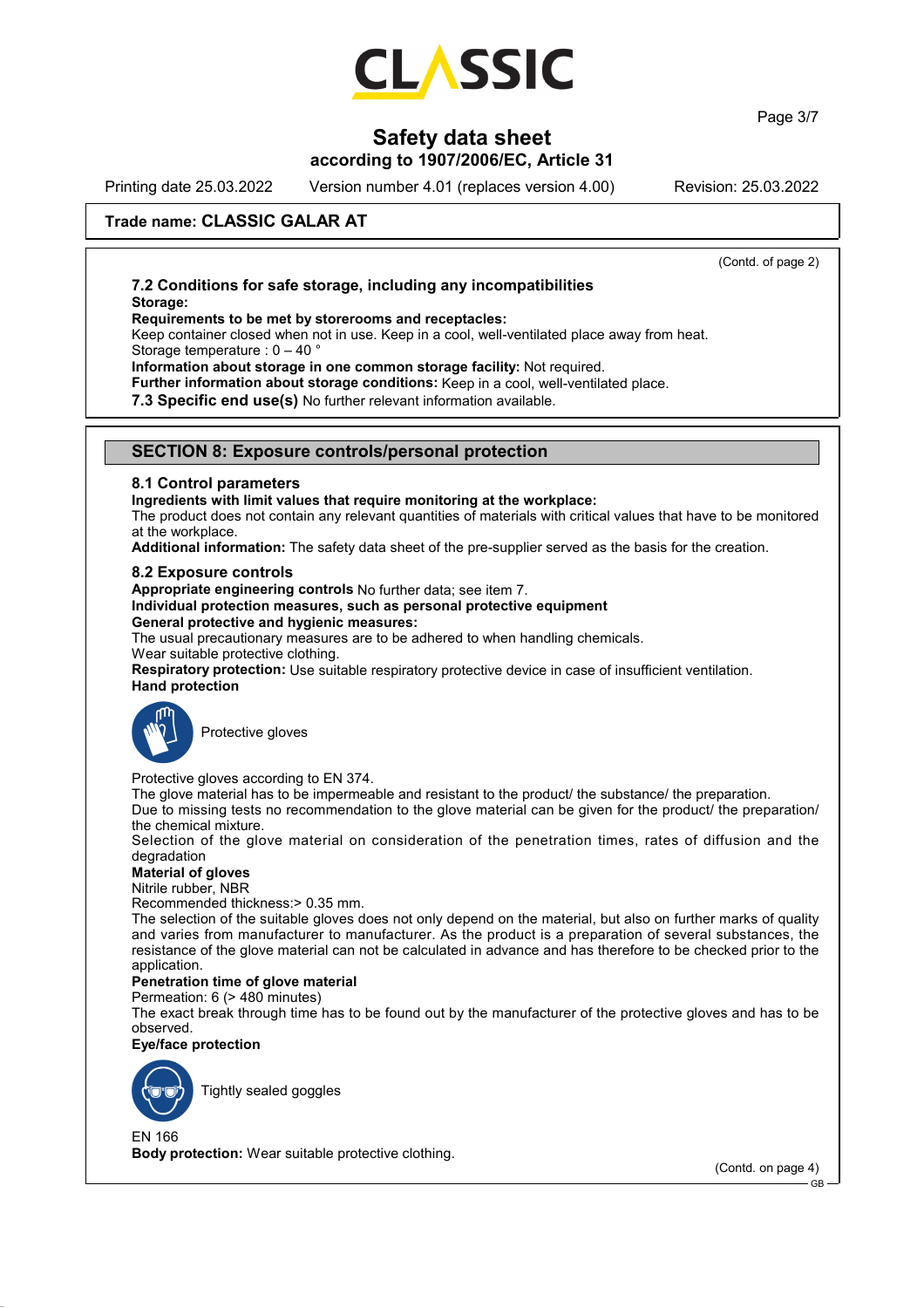

Page 4/7

# **Safety data sheet**

**according to 1907/2006/EC, Article 31**

Printing date 25.03.2022 Version number 4.01 (replaces version 4.00) Revision: 25.03.2022

**Trade name: CLASSIC GALAR AT**

**Environmental exposure controls** Avoid release to the environment.

(Contd. of page 3)

 $-$  GB

| 9.1 Information on basic physical and chemical properties<br>Fluid<br>Red<br>Characteristic<br>Not determined.<br>-45 °C (ASTM D5950 (Pourpoint))<br>Undetermined.<br>Not applicable.<br>Not determined.<br>Not determined.<br>198 °C (ASTM D92 (COC))<br>Not determined.<br>Not determined.<br>43.2 mm <sup>2</sup> /s (ASTM D7279)<br>Not determined. |
|---------------------------------------------------------------------------------------------------------------------------------------------------------------------------------------------------------------------------------------------------------------------------------------------------------------------------------------------------------|
|                                                                                                                                                                                                                                                                                                                                                         |
|                                                                                                                                                                                                                                                                                                                                                         |
|                                                                                                                                                                                                                                                                                                                                                         |
|                                                                                                                                                                                                                                                                                                                                                         |
|                                                                                                                                                                                                                                                                                                                                                         |
|                                                                                                                                                                                                                                                                                                                                                         |
|                                                                                                                                                                                                                                                                                                                                                         |
|                                                                                                                                                                                                                                                                                                                                                         |
|                                                                                                                                                                                                                                                                                                                                                         |
|                                                                                                                                                                                                                                                                                                                                                         |
|                                                                                                                                                                                                                                                                                                                                                         |
|                                                                                                                                                                                                                                                                                                                                                         |
|                                                                                                                                                                                                                                                                                                                                                         |
|                                                                                                                                                                                                                                                                                                                                                         |
|                                                                                                                                                                                                                                                                                                                                                         |
|                                                                                                                                                                                                                                                                                                                                                         |
|                                                                                                                                                                                                                                                                                                                                                         |
|                                                                                                                                                                                                                                                                                                                                                         |
|                                                                                                                                                                                                                                                                                                                                                         |
|                                                                                                                                                                                                                                                                                                                                                         |
|                                                                                                                                                                                                                                                                                                                                                         |
| Not miscible or difficult to mix.                                                                                                                                                                                                                                                                                                                       |
| Not determined.                                                                                                                                                                                                                                                                                                                                         |
| Not determined.                                                                                                                                                                                                                                                                                                                                         |
|                                                                                                                                                                                                                                                                                                                                                         |
| 0.862 g/cm <sup>3</sup> (ASTM D4052)                                                                                                                                                                                                                                                                                                                    |
| Not determined.                                                                                                                                                                                                                                                                                                                                         |
| Not determined.                                                                                                                                                                                                                                                                                                                                         |
|                                                                                                                                                                                                                                                                                                                                                         |
|                                                                                                                                                                                                                                                                                                                                                         |
| Fluid                                                                                                                                                                                                                                                                                                                                                   |
| Important information on protection of health and                                                                                                                                                                                                                                                                                                       |
|                                                                                                                                                                                                                                                                                                                                                         |
| Not determined.                                                                                                                                                                                                                                                                                                                                         |
| Presents no particular fire or explosion hazard.                                                                                                                                                                                                                                                                                                        |
|                                                                                                                                                                                                                                                                                                                                                         |
| Not determined.                                                                                                                                                                                                                                                                                                                                         |
|                                                                                                                                                                                                                                                                                                                                                         |
| Information with regard to physical hazard classes                                                                                                                                                                                                                                                                                                      |
| Void                                                                                                                                                                                                                                                                                                                                                    |
| Void                                                                                                                                                                                                                                                                                                                                                    |
| Void                                                                                                                                                                                                                                                                                                                                                    |
| Void                                                                                                                                                                                                                                                                                                                                                    |
| Void                                                                                                                                                                                                                                                                                                                                                    |
| Void                                                                                                                                                                                                                                                                                                                                                    |
| Void                                                                                                                                                                                                                                                                                                                                                    |
| Void                                                                                                                                                                                                                                                                                                                                                    |
| Void                                                                                                                                                                                                                                                                                                                                                    |
| Void                                                                                                                                                                                                                                                                                                                                                    |
| Void                                                                                                                                                                                                                                                                                                                                                    |
|                                                                                                                                                                                                                                                                                                                                                         |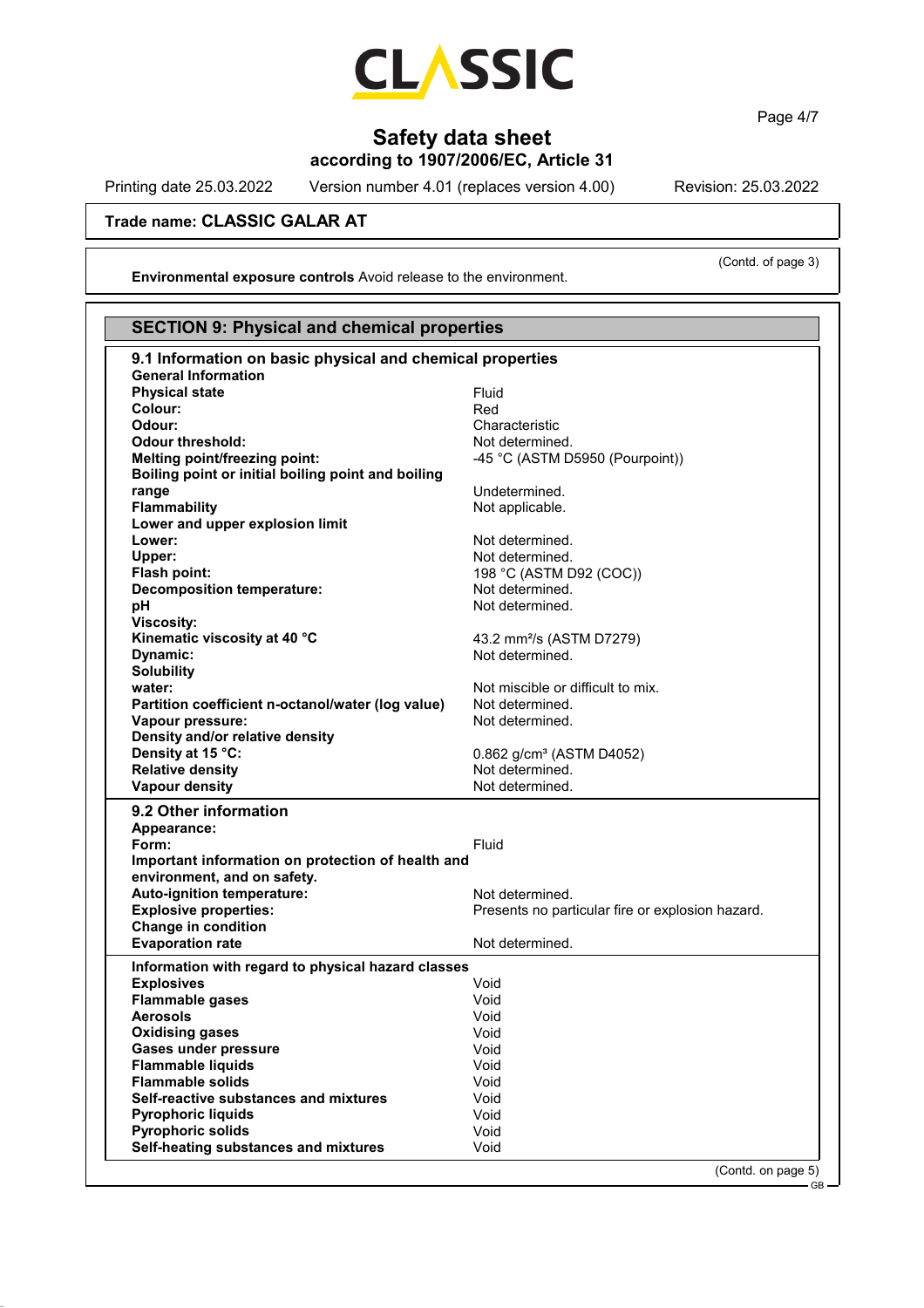

Page 5/7

# **Safety data sheet**

## **according to 1907/2006/EC, Article 31**

Printing date 25.03.2022 Version number 4.01 (replaces version 4.00) Revision: 25.03.2022

(Contd. of page 4)

GB

## **Trade name: CLASSIC GALAR AT**

| Substances and mixtures, which emit flammable |      |
|-----------------------------------------------|------|
| gases in contact with water                   | Void |
| <b>Oxidising liquids</b>                      | Void |
| <b>Oxidising solids</b>                       | Void |
| <b>Organic peroxides</b>                      | Void |
| <b>Corrosive to metals</b>                    | Void |
| <b>Desensitised explosives</b>                | Void |

## **SECTION 10: Stability and reactivity**

**10.1 Reactivity** The product is non-reactive under normal conditions of use, storage and transport.

**10.2 Chemical stability**

**Thermal decomposition / conditions to be avoided:** No decomposition if used according to specifications.

- **10.3 Possibility of hazardous reactions** No dangerous reactions known.
- **10.4 Conditions to avoid** No further relevant information available.

**10.5 Incompatible materials:** No further relevant information available.

**10.6 Hazardous decomposition products:** No decomposition if stored normally.

### **SECTION 11: Toxicological information**

#### **11.1 Information on hazard classes as defined in Regulation (EC) No 1272/2008 Acute toxicity**

**LD/LC50 values relevant for classification:**

| CAS: 64742-54-7 baseoil - unspecified                                          |                                                                            |                         |
|--------------------------------------------------------------------------------|----------------------------------------------------------------------------|-------------------------|
| Oral                                                                           | LD50 oral                                                                  | >5,000 mg/kg (rat)      |
| Dermal                                                                         | II D50 dermal                                                              | $>2,000$ mg/kg (rabbit) |
|                                                                                | Inhalative LC50 Acute inhalation toxicity (dust/mist):   > 5.53 mg/l (rat) |                         |
| CAS: 68413-48-9 Dibutyl [[bis[(2-ethylhexyl)oxy]phosphinothioyl]thio]succinate |                                                                            |                         |
| Oral                                                                           | LD50 oral                                                                  | 11,300 mg/kg            |
| 11.2 Information on other hazards                                              |                                                                            |                         |
| <b>Endocrine disrupting properties</b>                                         |                                                                            |                         |
| None of the ingredients is listed.                                             |                                                                            |                         |

## **SECTION 12: Ecological information**

## **12.1 Toxicity**

| <b>Aquatic toxicity:</b><br>effects in the environment. | Ecology - general: The product is not considered harmful to aquatic organisms nor to cause long-term adverse<br>Hazardous to the aquatic environment, short-term (acute): Not classified<br>Hazardous to the aquatic environment, long-term (chronic): Not classified |
|---------------------------------------------------------|-----------------------------------------------------------------------------------------------------------------------------------------------------------------------------------------------------------------------------------------------------------------------|
|                                                         | CAS: 64742-54-7 baseoil - unspecified                                                                                                                                                                                                                                 |
| <b>NOEC</b>                                             | 10 mg/L /(21d) (Daphnia magna) ((OECD Guideline 211))                                                                                                                                                                                                                 |
|                                                         | ≥1,000 mg/L /(28d (Fish) (QSAR Petrotox)                                                                                                                                                                                                                              |
|                                                         | NOEC (acute)   ≥100 mg/l /(72h) (Pseudokirchnerella subcapitata) (OECD 201)                                                                                                                                                                                           |
| EC <sub>50</sub>                                        | >10,000 mg/L /(48h) (Daphnia magna) (OECD 202)                                                                                                                                                                                                                        |
|                                                         | >10,000 mg/L /(48h) (crustaceans) (OECD 202)                                                                                                                                                                                                                          |
| LC50                                                    | >100 mg/L /(96h) (Pimephales promelas) (OECD 203)                                                                                                                                                                                                                     |
|                                                         | (Contd. on page 6)                                                                                                                                                                                                                                                    |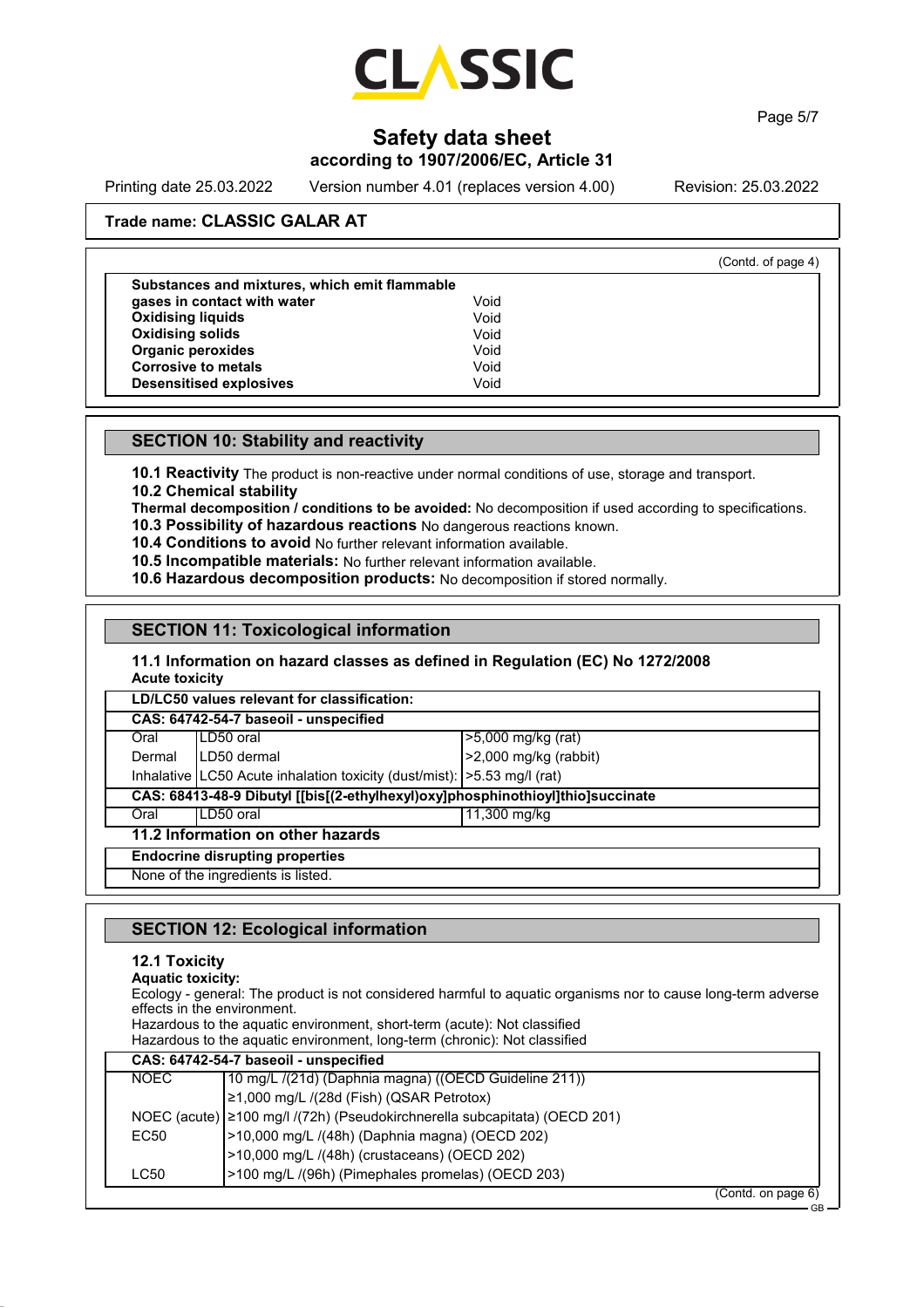

Page 6/7

# **Safety data sheet**

# **according to 1907/2006/EC, Article 31**

Printing date 25.03.2022 Version number 4.01 (replaces version 4.00) Revision: 25.03.2022

## **Trade name: CLASSIC GALAR AT**

|                                                                                                                | (Contd. of page 5) |
|----------------------------------------------------------------------------------------------------------------|--------------------|
| 12.2 Persistence and degradability                                                                             |                    |
| CAS: 64742-54-7 baseoil - unspecified                                                                          |                    |
| Biological degradation 31 % /(28d) (OECD-Methode 301F)                                                         |                    |
| 12.3 Bioaccumulative potential                                                                                 |                    |
| CAS: 68413-48-9 Dibutyl [[bis[(2-ethylhexyl)oxy]phosphinothioyl]thio]succinate                                 |                    |
| Bioaccumulative potential 6.5 /(Log Pow)                                                                       |                    |
| 12.4 Mobility in soil No further relevant information available.                                               |                    |
| 12.5 Results of PBT and vPvB assessment                                                                        |                    |
| <b>PBT:</b> Not applicable.                                                                                    |                    |
| <b>vPvB:</b> Not applicable.                                                                                   |                    |
| 12.6 Endocrine disrupting properties                                                                           |                    |
| The product does not contain substances with endocrine disrupting properties.                                  |                    |
| 12.7 Other adverse effects                                                                                     |                    |
| Additional ecological information:                                                                             |                    |
| General notes:                                                                                                 |                    |
| Water hazard class 1 (German Regulation) (Self-assessment): slightly hazardous for water                       |                    |
| Do not allow undiluted product or large quantities of it to reach ground water, water course or sewage system. |                    |

## **SECTION 13: Disposal considerations**

#### **13.1 Waste treatment methods**

**Recommendation** Dispose of waste according to applicable legislation.

**Uncleaned packaging:**

**Recommendation:** Disposal must be made according to official regulations.

| <b>SECTION 14: Transport information</b> |  |
|------------------------------------------|--|
|------------------------------------------|--|

| 14.1 UN number or ID number<br>ADR, IMDG, IATA                         | not regulated   |        |
|------------------------------------------------------------------------|-----------------|--------|
| 14.2 UN proper shipping name<br>ADR, IMDG, IATA                        | not regulated   |        |
| 14.3 Transport hazard class(es)                                        |                 |        |
| ADR, ADN, IMDG, IATA<br><b>Class</b>                                   | not regulated   |        |
| 14.4 Packing group<br>ADR, IMDG, IATA                                  | not regulated   |        |
| 14.5 Environmental hazards:                                            | Not applicable. |        |
| 14.6 Special precautions for user                                      | Not applicable. |        |
| 14.7 Maritime transport in bulk according to<br><b>IMO instruments</b> | Not applicable. |        |
| <b>UN "Model Regulation":</b>                                          | not regulated   |        |
|                                                                        |                 | $GB -$ |

(Contd. on page 7)